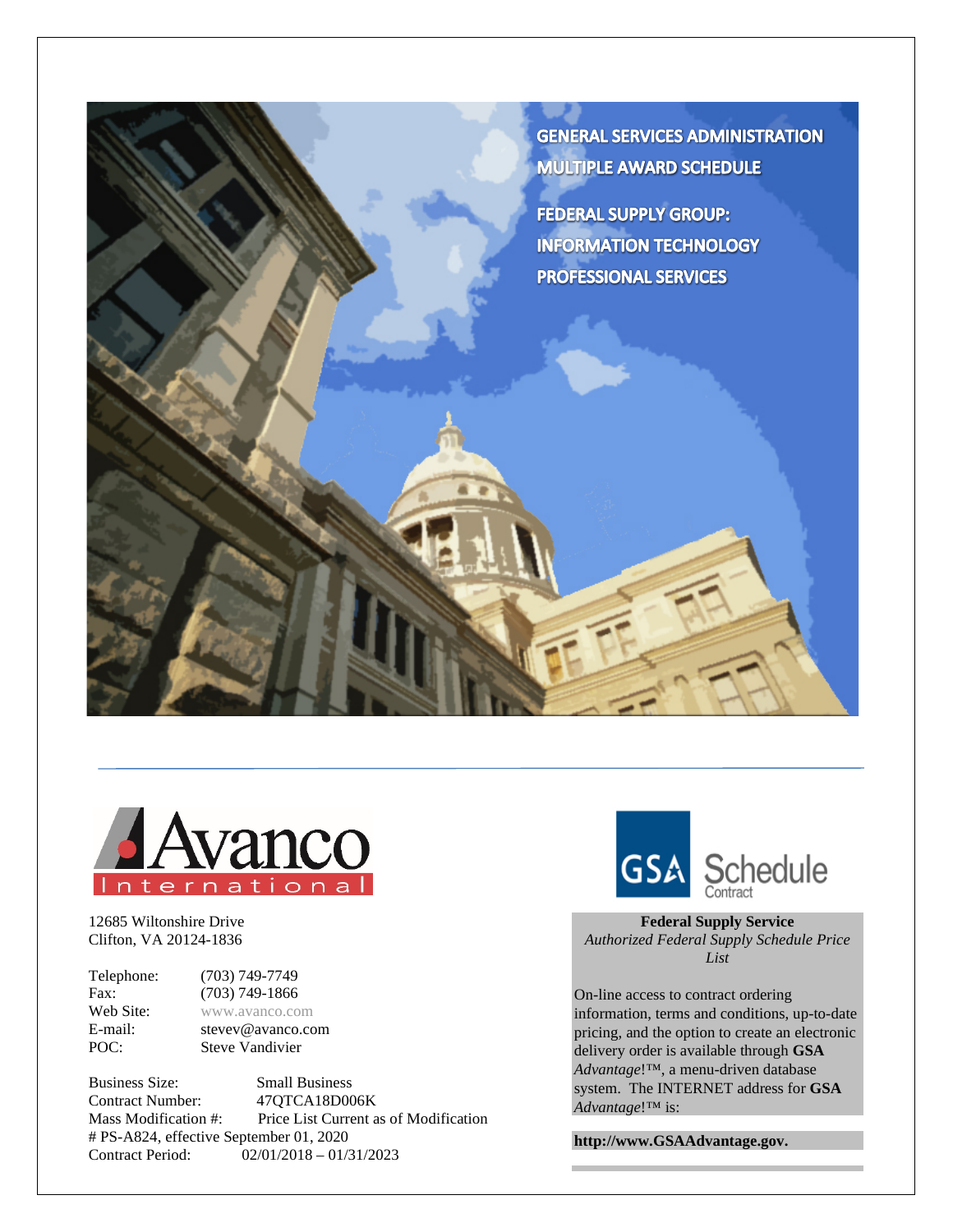

#### **Summary**:



Avanco International, Inc. was awarded the GSA Multiple Award Schedule (MAS) Federal Supply Schedule. Work under this contract Information Technology Professional Services - IT Professional Services and/or labor categories for database planning and design; systems analysis, integration, and design; programming, conversion and implementation support; network services, data/records management, and testing. These services facilitate agency response to influences and mandates such as the Government Performance and Results Act; government reinvention initiatives such as improving customer service, benchmarking and streamlining; strategic sourcing; downsizing; and privatization.

#### **1a. Table of Awarded Special Item Number(s) with appropriate cross-reference to page numbers:**

| <b>SIN</b> | <b>SIN</b> Description                                                                               |
|------------|------------------------------------------------------------------------------------------------------|
| 54151S     | IT Professional Services and/or labor categories for database planning and design; systems analysis, |
|            | integration, and design; programming, conversion and implementation support; network services,       |
|            | data/records management, and testing.                                                                |
| <b>OLM</b> | <b>Order Level Materials</b>                                                                         |

- **1b. Identification of the lowest priced model number and lowest unit price for that model for each special item number awarded in the contract. This price is the Government price based on a unit of one, exclusive of any quantity/dollar volume, prompt payment, or any other concession affecting price. Those contracts that have unit prices based on the geographic location of the customer, should show the range of the lowest price, and cite the areas to which the prices apply.**
- **1c. Avanco's hourly rates, a description of all corresponding commercial job titles, experience, functional responsibility and education for those types of employees are provided on pages 4 – 11 of this catalog.**
- **2. Maximum Order:** \$500,000
- **3. Minimum Order:** \$100.00
- **4. Geographic Coverage (delivery Area):** Domestic and Overseas delivery
- **5. Point(s) of production (city, county, and state or foreign country):** Same as company address
- **6. Discount from list prices or statement of net price:** Government net prices (discounts already deducted).
- **7. Quantity discounts:** None Offered
- **8. Prompt payment terms:** Net 30 days *(Information for Ordering Offices: Prompt payment terms cannot be negotiated out of the contractual agreement in exchange for other concessions).*
- **9a. Government purchase cards are accepted up to the micro-purchase threshold.**
- **9b. Government purchase cards are accepted above the micro-purchase threshold.**
- **10. Foreign items (list items by country of origin):** None
- **11a. Time of Delivery (Contractor insert number of days):** Specified on the Task Order
- **11b. Expedited Delivery:** Please Contact Contractor.
- **11c. Overnight and 2-day delivery.** Please Contact Contractor.
- 11d. Urgent Requirements. Please Contact Contractor.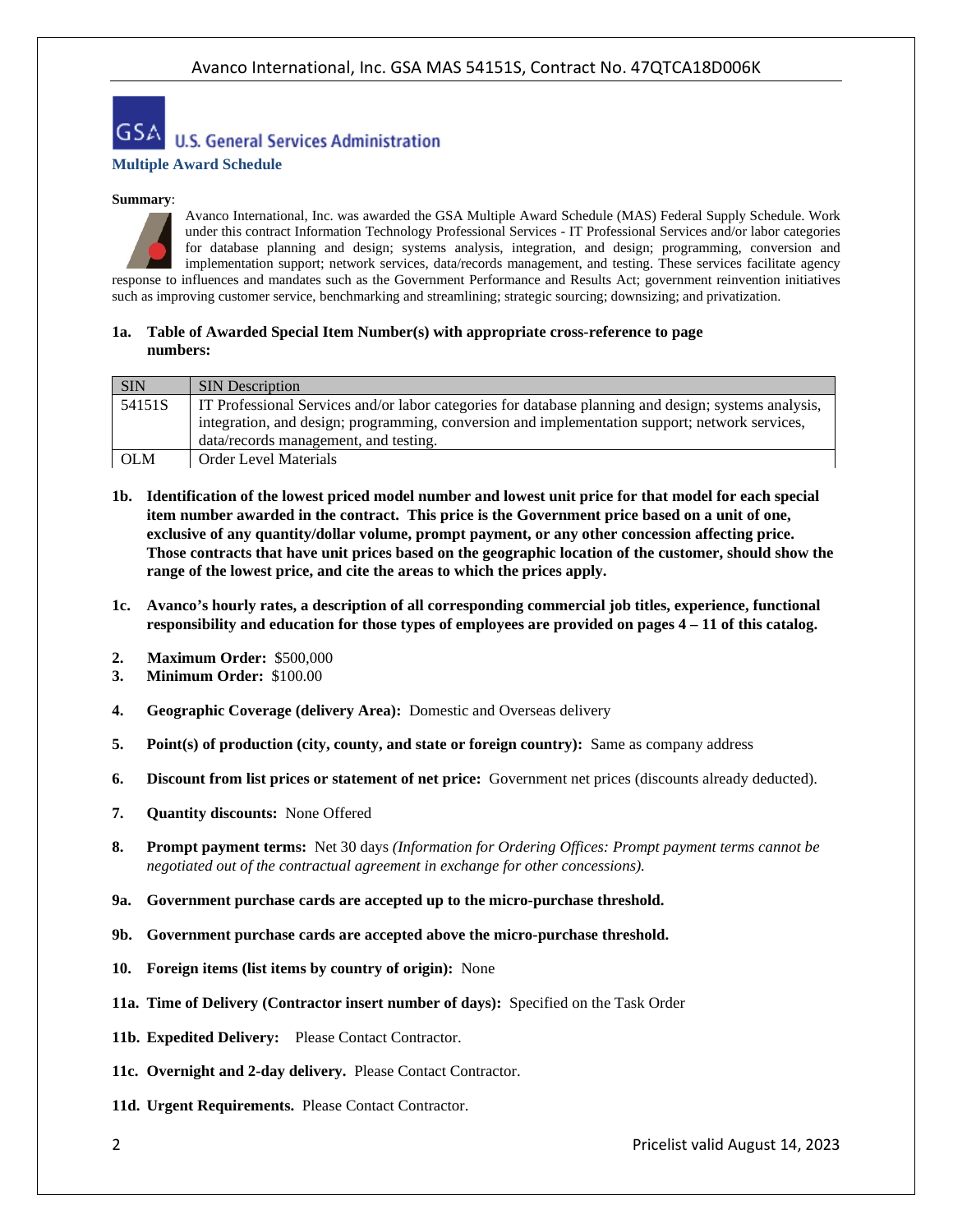# **12. F.O.B Points(s):** Destination

## **13a. Ordering Address(es):**

AVANCO INTERNATIONAL, INC. 12685 Wiltonshire Drive Clifton, VA 20124-1836 (703) 749-7749 (phone) (703) 749-1688 (fax) info@avanco.com

**13b. Ordering procedures: For supplies and services, the ordering procedures, information on Blanket Purchase Agreements (BPA's), and are found in Federal Acquisition Regulation (FAR) 8.405-3.** 

#### **14. Payment address(es):**

AVANCO INTERNATIONAL, INC. 12685 Wiltonshire Drive Clifton, VA 20124-1836 (703) 749-7749

- **15. Warranty provision.:** Contractor's standard commercial warranty.
- **16. Export Packing Charges (if applicable):** N/A
- **17. Terms and conditions of Government purchase card acceptance (any thresholds above the micropurchase level):** Contact Contractor
- **18. Terms and conditions of rental, maintenance, and repair (if applicable):** N/A
- **19. Terms and conditions of installation (if applicable):** N/A
- **20. Terms and conditions of repair parts indicating date of parts price lists and any discounts from list prices (if applicable):** N/A
- **20a. Terms and conditions for any other services (if applicable):** N/A
- **21. List of service and distribution points (if applicable):** N/A
- **22. List of participating dealers (if applicable):** N/A
- **23. Preventive maintenance (if applicable):** N/A
- **24a. Environmental attributes, e.g., recycled content, energy efficiency, and/or reduced pollutants:** N/A
- **24b. If applicable, Section 508 compliance information is available on Electronic and Information Technology (EIT) supplies and services and show where full details can be found (e.g. contactor's website or other location.) The EIT standards can be found at:** www.Section508.gov/.
- **25. Data Universal Numbering System (DUNS) number:** 116193343
- **26. Notification regarding registration in System for Award Management (SAM) database:** Contractor has an Active Registration in the SAM database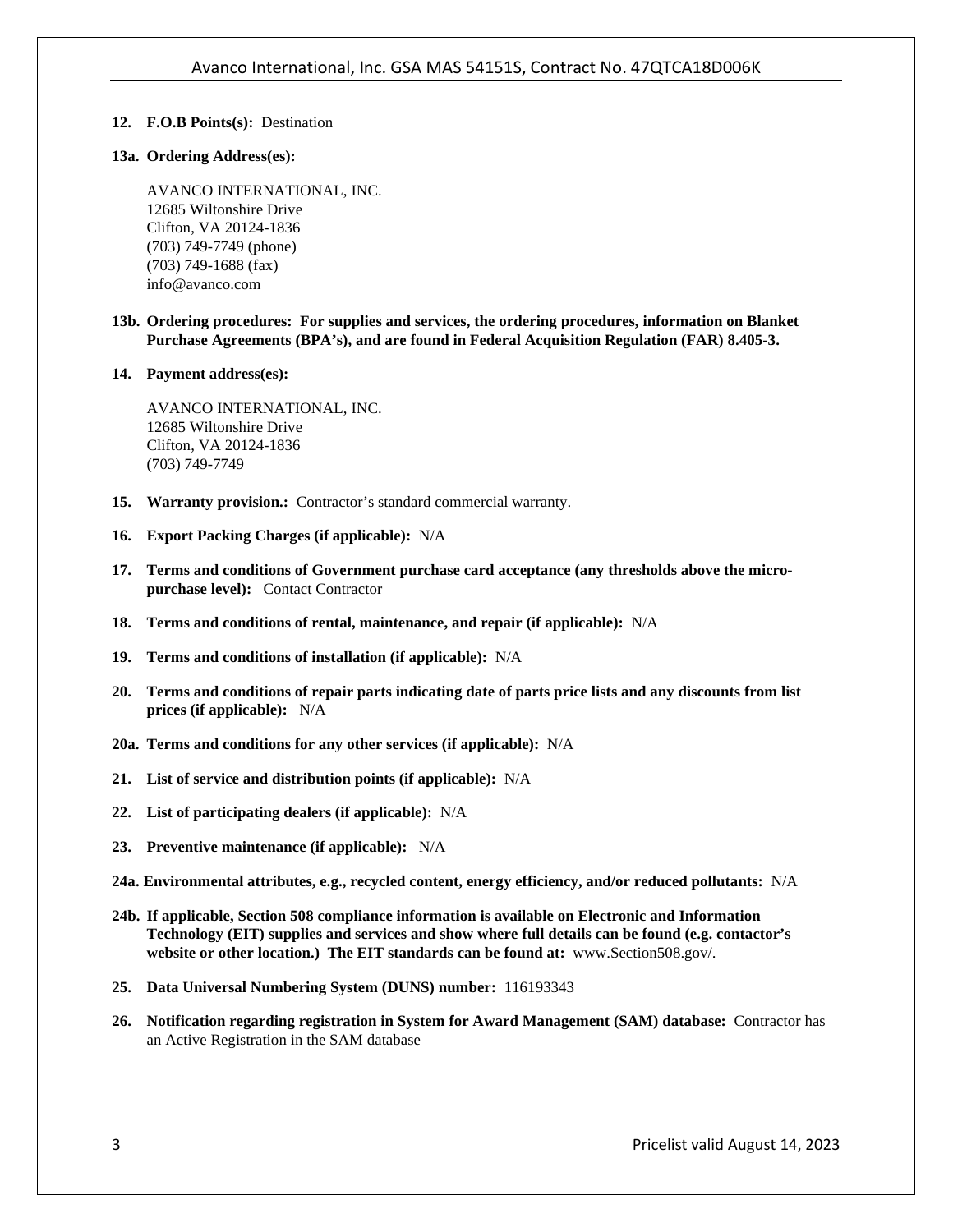# **IT PROFESSIONAL SERVICES SCHEDULE LABOR CATEGORIES AND PRICE LIST**

| February 1, 2018 – January 31, 2019 |                                        |             |                                 |  |
|-------------------------------------|----------------------------------------|-------------|---------------------------------|--|
| <b>SIN</b>                          | <b>Awarded Labor Category</b>          | <b>Site</b> | PRICE (including IFF) Base Year |  |
|                                     |                                        |             | $(2018-19)$                     |  |
| 54151S                              | Project Manager                        | Both        | \$97.87                         |  |
| 54151S                              | Senior Systems Analyst                 | Both        | \$98.50                         |  |
| 54151S                              | <b>System Analyst</b>                  | Both        | \$81.80                         |  |
| 54151S                              | Junior Systems Analyst                 | Both        | \$69.75                         |  |
| 54151S                              | Senior Programmer                      | Both        | \$81.45                         |  |
| 54151S                              | Programmer                             | Both        | \$78.27                         |  |
| 54151S                              | <b>Business Systems Analyst</b>        | <b>Both</b> | \$66.56                         |  |
| 54151S                              | Senior Database Administrator          | Both        | \$132.98                        |  |
| 54151S                              | Database Administrator                 | Both        | \$118.73                        |  |
| 54151S                              | Senior Oracle Developer                | <b>Both</b> | \$112.79                        |  |
| 54151S                              | Oracle Developer                       | <b>Both</b> | \$89.79                         |  |
| 54151S                              | Junior Oracle Developer                | <b>Both</b> | \$80.00                         |  |
| 54151S                              | <b>Business Information Technology</b> | <b>Both</b> | \$98.45                         |  |
|                                     | Consultant                             |             |                                 |  |
| 54151S                              | Data Warehouse Specialist              | Both        | \$135.99                        |  |
| 54151S                              | Administrative Asst.**                 | Both        | \$33.17                         |  |

# **February 1, 2018 – January 31, 2019**

#### *\*\*SCLS Labor Category*

| <b>SCA Eligible Labor Category</b> | <b>SCA Equivalent Code Title</b> | <b>Wage Determination No</b> |
|------------------------------------|----------------------------------|------------------------------|
| Data Entry Operator II             | 01052 – Data Entry Operator II   | 2015-4281                    |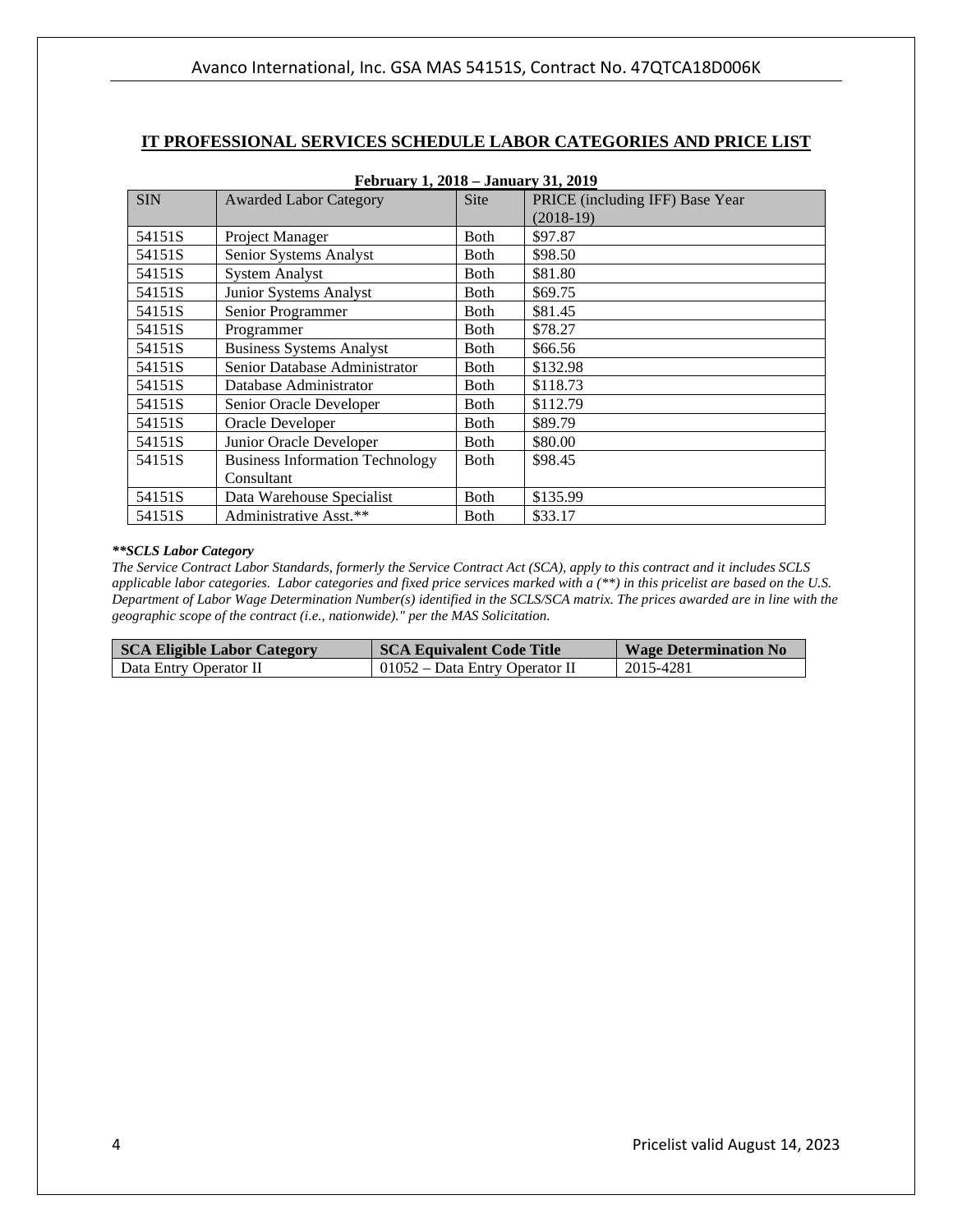|            | $\Gamma$ CDI uai y 1, 2012 – Januai y 31, 2020 |             |                                     |
|------------|------------------------------------------------|-------------|-------------------------------------|
| <b>SIN</b> | <b>Awarded Labor Category</b>                  | <b>Site</b> | PRICE (including IFF) Option Year 1 |
|            |                                                |             | $(2019-20)$                         |
| 54151S     | Project Manager                                | <b>Both</b> | \$100.12                            |
| 54151S     | Senior Systems Analyst                         | Both        | \$100.77                            |
| 54151S     | <b>System Analyst</b>                          | <b>Both</b> | \$83.68                             |
| 54151S     | Junior Systems Analyst                         | <b>Both</b> | \$71.35                             |
| 54151S     | Senior Programmer                              | <b>Both</b> | \$83.32                             |
| 54151S     | Programmer                                     | <b>Both</b> | \$80.07                             |
| 54151S     | <b>Business Systems Analyst</b>                | <b>Both</b> | \$68.09                             |
| 54151S     | Senior Database Administrator                  | <b>Both</b> | \$136.04                            |
| 54151S     | Database Administrator                         | <b>Both</b> | \$121.47                            |
| 54151S     | Senior Oracle Developer                        | <b>Both</b> | \$115.38                            |
| 54151S     | Oracle Developer                               | <b>Both</b> | \$91.86                             |
| 54151S     | Junior Oracle Developer                        | <b>Both</b> | \$81.84                             |
| 54151S     | <b>Business Information Technology</b>         | <b>Both</b> | \$100.72                            |
|            | Consultant                                     |             |                                     |
| 54151S     | Data Warehouse Specialist                      | <b>Both</b> | \$139.12                            |
| 54151S     | Administrative Asst.**                         | <b>Both</b> | \$33.93                             |

**February 1, 2019 – January 31, 2020**

#### *\*\*SCLS Labor Category*

| <b>SCA Eligible Labor Category</b> | <b>SCA Equivalent Code Title</b> | <b>Wage Determination No</b> |
|------------------------------------|----------------------------------|------------------------------|
| Data Entry Operator II             | $01052 - Data Entry Operator II$ | 2015-4281                    |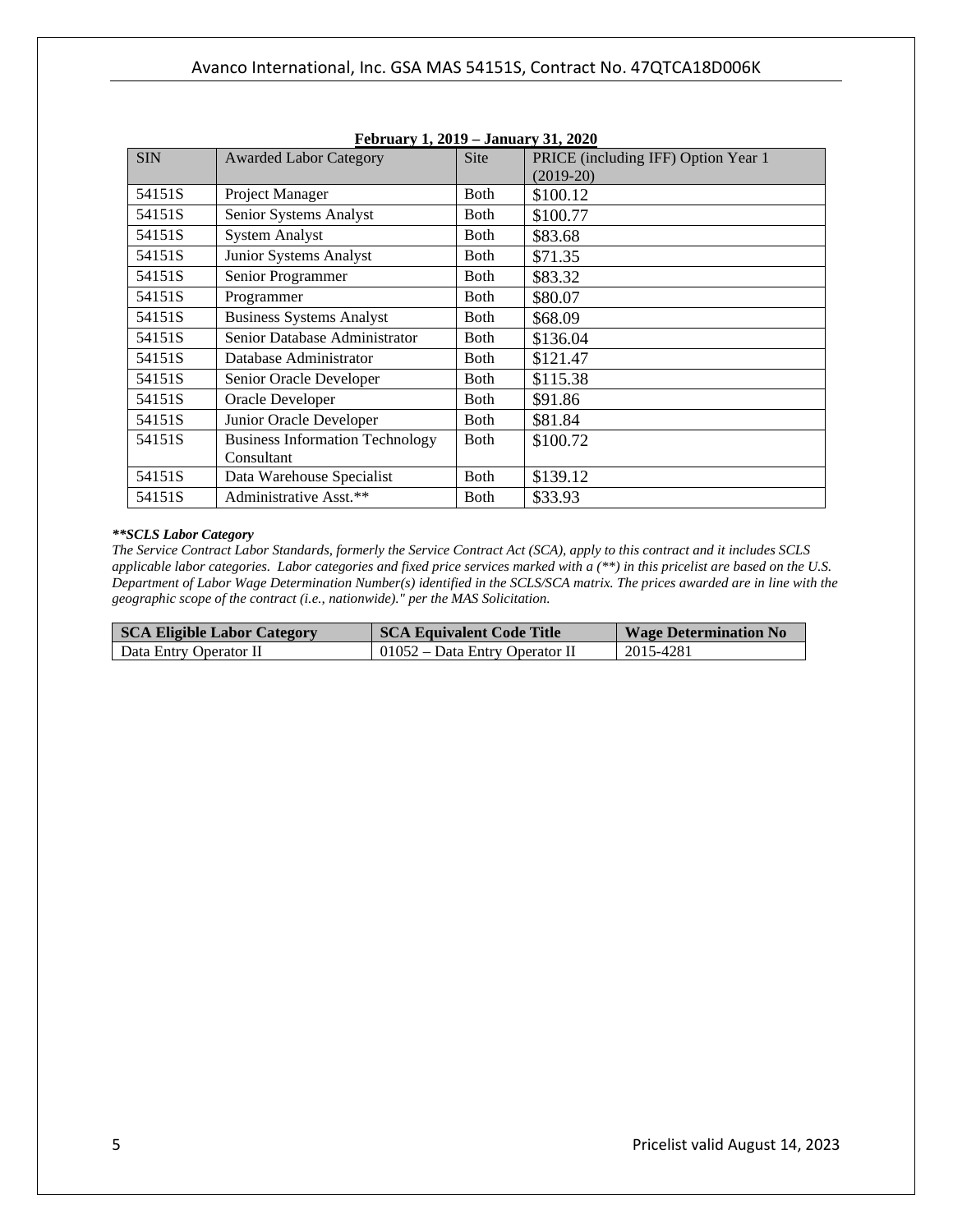|            | $1.001$ uai y $1.2020 - 3$ anuai y $31.2021$ |              |                                                        |
|------------|----------------------------------------------|--------------|--------------------------------------------------------|
| <b>SIN</b> | <b>Awarded Labor Category</b>                | <b>Site</b>  | PRICE (including IFF) Option Yr. 2 Year<br>$(2020-21)$ |
| 54151S     | Project Manager                              | <b>Both</b>  | \$102.42                                               |
| 54151S     | Senior Systems Analyst                       | <b>Both</b>  | \$103.08                                               |
| 54151S     | <b>System Analyst</b>                        | <b>Both</b>  | \$85.61                                                |
| 54151S     | Junior Systems Analyst                       | <b>Both</b>  | \$72.99                                                |
| 54151S     | Senior Programmer                            | <b>Both</b>  | \$85.24                                                |
| 54151S     | Programmer                                   | <b>Both</b>  | \$81.91                                                |
| 54151S     | <b>Business Systems Analyst</b>              | <b>Both</b>  | \$69.65                                                |
| 54151S     | Senior Database Administrator                | <b>Both</b>  | \$139.16                                               |
| 54151S     | Database Administrator                       | <b>Both</b>  | \$124.26                                               |
| 54151S     | Senior Oracle Developer                      | <b>Both</b>  | \$118.04                                               |
| 54151S     | Oracle Developer                             | <b>Both</b>  | \$93.97                                                |
| 54151S     | Junior Oracle Developer                      | <b>Both</b>  | \$83.72                                                |
| 54151S     | <b>Business Information Technology</b>       | <b>B</b> oth | \$103.03                                               |
|            | Consultant                                   |              |                                                        |
| 54151S     | Data Warehouse Specialist                    | <b>Both</b>  | \$142.32                                               |
| 54151S     | Administrative Asst.**                       | <b>Both</b>  | \$34.71                                                |

| February 1, 2020 – January 31, 2021 |
|-------------------------------------|
|-------------------------------------|

#### *\*\*SCLS Labor Category*

| <b>SCA Eligible Labor Category</b> | <b>SCA Equivalent Code Title</b> | <b>Wage Determination No.</b> |
|------------------------------------|----------------------------------|-------------------------------|
| Data Entry Operator II             | $01052 - Data Entry Operator II$ | 2015-4281                     |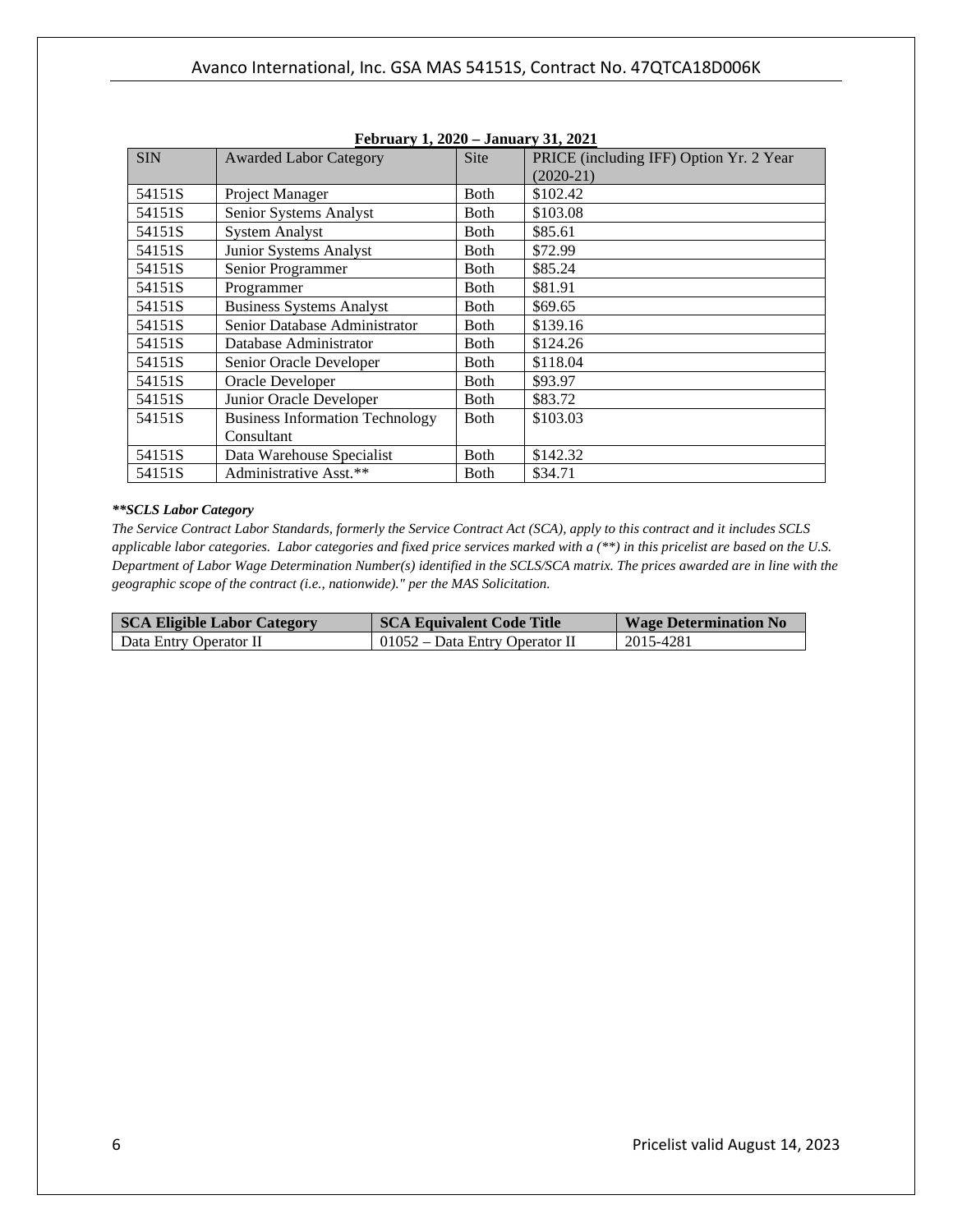|            | $1$ CDI dai y 1, 2021 – January J1, 2022 |              |                                                        |
|------------|------------------------------------------|--------------|--------------------------------------------------------|
| <b>SIN</b> | <b>Awarded Labor Category</b>            | <b>Site</b>  | PRICE (including IFF) Option Yr. 3 Year<br>$(2021-22)$ |
| 54151S     | Project Manager                          | <b>Both</b>  | \$104.77                                               |
| 54151S     | Senior Systems Analyst                   | <b>Both</b>  | \$105.45                                               |
| 54151S     | <b>System Analyst</b>                    | <b>Both</b>  | \$87.58                                                |
| 54151S     | Junior Systems Analyst                   | <b>Both</b>  | \$74.67                                                |
| 54151S     | Senior Programmer                        | <b>Both</b>  | \$87.20                                                |
| 54151S     | Programmer                               | <b>Both</b>  | \$83.79                                                |
| 54151S     | <b>Business Systems Analyst</b>          | Both         | \$71.25                                                |
| 54151S     | Senior Database Administrator            | <b>B</b> oth | \$142.36                                               |
| 54151S     | Database Administrator                   | Both         | \$127.12                                               |
| 54151S     | Senior Oracle Developer                  | Both         | \$120.75                                               |
| 54151S     | Oracle Developer                         | <b>Both</b>  | \$96.13                                                |
| 54151S     | Junior Oracle Developer                  | <b>Both</b>  | \$85.65                                                |
| 54151S     | <b>Business Information Technology</b>   | <b>B</b> oth | \$105.40                                               |
|            | Consultant                               |              |                                                        |
| 54151S     | Data Warehouse Specialist                | Both         | \$145.59                                               |
| 54151S     | Administrative Asst.**                   | <b>Both</b>  | \$35.51                                                |

# **February 1, 2021 – January 31, 2022**

#### *\*\*SCLS Labor Category*

| SCA Eligible Labor Category | <b>SCA Equivalent Code Title</b> | <b>Wage Determination No</b> |
|-----------------------------|----------------------------------|------------------------------|
| Data Entry Operator II      | 01052 – Data Entry Operator II   | 2015-4281                    |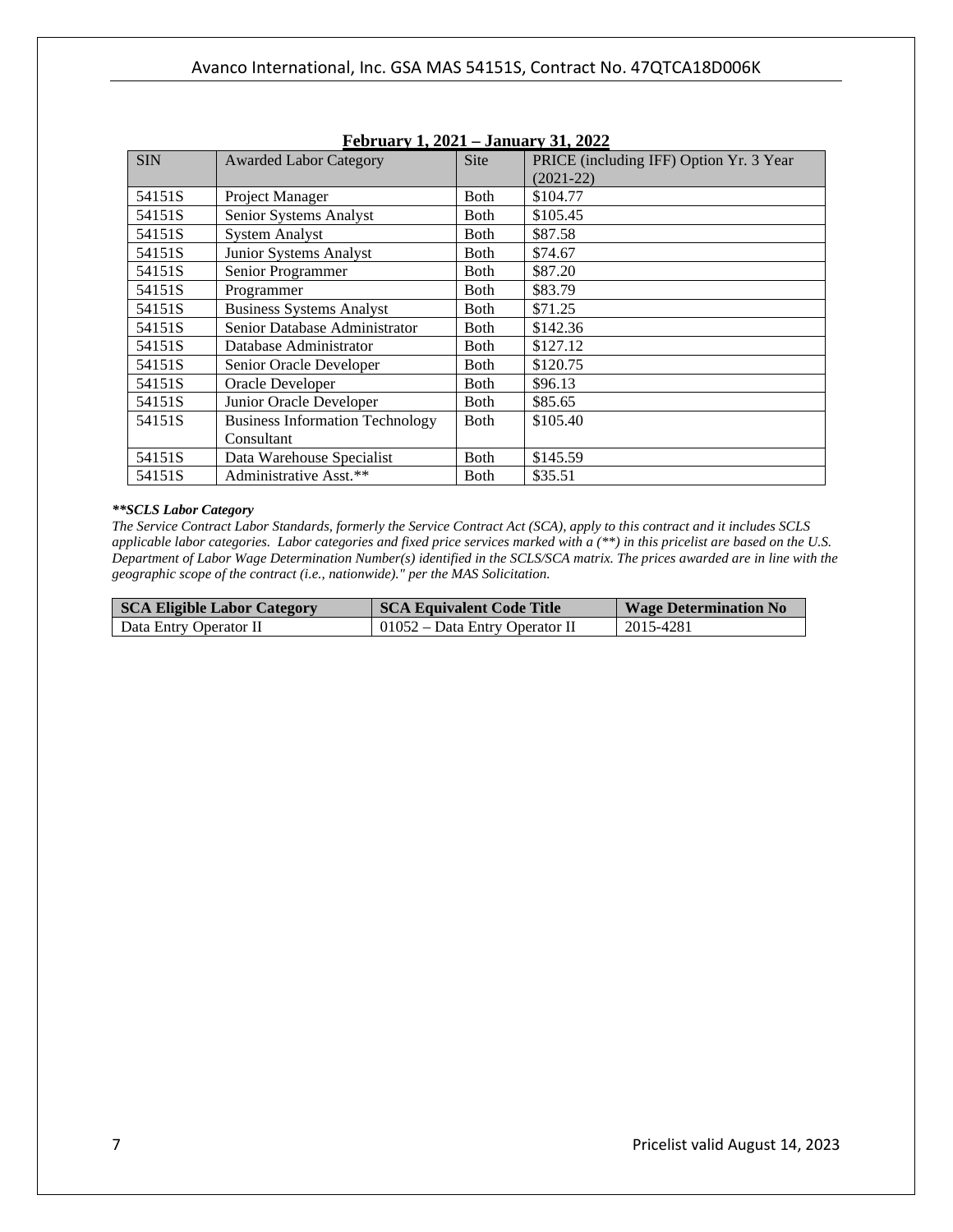| <b>Awarded Labor Category</b>          | <b>Site</b> | PRICE (including IFF) Option Yr. 4 Year |
|----------------------------------------|-------------|-----------------------------------------|
|                                        |             | $(2022 - 23)$                           |
| Project Manager                        | <b>Both</b> | \$107.18                                |
| Senior Systems Analyst                 | <b>Both</b> | \$107.88                                |
| <b>System Analyst</b>                  | Both        | \$89.59                                 |
| Junior Systems Analyst                 | Both        | \$76.39                                 |
| Senior Programmer                      | <b>Both</b> | \$89.21                                 |
| Programmer                             | <b>Both</b> | \$85.72                                 |
| <b>Business Systems Analyst</b>        | <b>Both</b> | \$72.89                                 |
| Senior Database Administrator          | <b>Both</b> | \$145.64                                |
| Database Administrator                 | <b>Both</b> | \$130.04                                |
| Senior Oracle Developer                | <b>Both</b> | \$123.53                                |
| Oracle Developer                       | <b>Both</b> | \$98.34                                 |
| Junior Oracle Developer                | <b>Both</b> | \$87.62                                 |
| <b>Business Information Technology</b> | Both        | \$107.83                                |
| Consultant                             |             |                                         |
| Data Warehouse Specialist              | <b>Both</b> | \$148.94                                |
| Administrative Asst.**                 | Both        | \$36.33                                 |
|                                        |             | Pedruary 1, 2022 – January 31, 2023     |

| February 1, 2022 – January 31, 2023 |  |  |  |  |  |
|-------------------------------------|--|--|--|--|--|
|-------------------------------------|--|--|--|--|--|

#### *\*\*SCLS Labor Category*

| <b>SCA Eligible Labor Category</b> | <b>SCA Equivalent Code Title</b>       | <b>Wage Determination No</b> |
|------------------------------------|----------------------------------------|------------------------------|
| Data Entry Operator II             | $\vert$ 01052 – Data Entry Operator II | 2015-4281                    |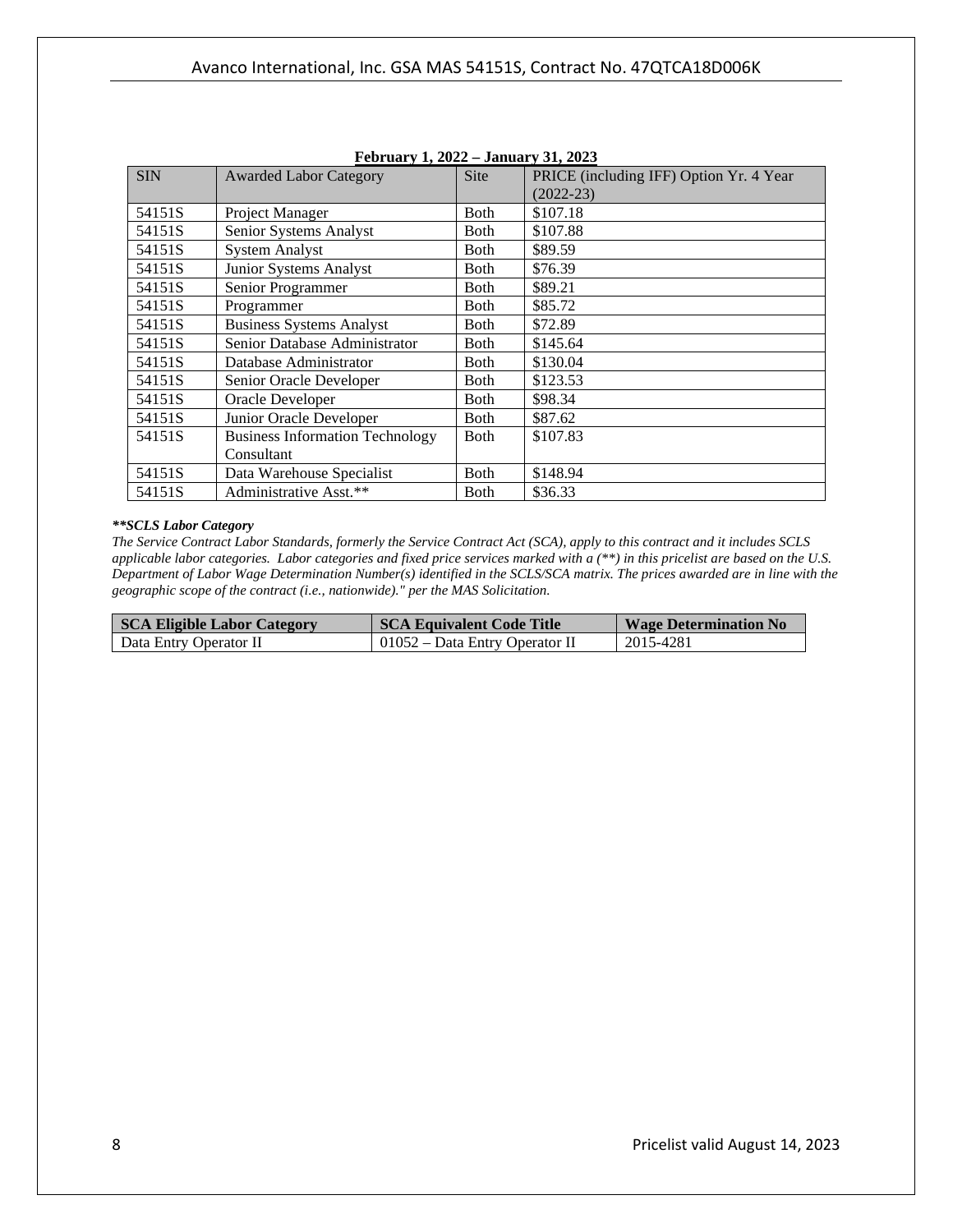### **Labor Descriptions:**

## **Title: Project Manager**

**Description**: Performs day-to-day management of assigned delivery order IT projects that involve teams of data processing and other information systems professionals who have previously been involved in analyzing, designing, integrating, testing, documenting, converting, extending, and implementing automated information systems. Demonstrates proven skills in those technical areas addressed by the delivery order to be managed. Organizes, directs, and coordinates the planning and production of all activities associated with assigned delivery order projects. Prepares and presents project level management products such as, work breakdown structures, charts, tables, graphs, major milestone calendars and diagrams to assist in analyzing problems and making recommendations.

**Minimum/General Experience:** Minimum of five years PM experience and must be familiar with system scope, project objectives, team member skills in order to effectively coordinate the activities of the team.

**Minimum Education:** Bachelor's Degree

# **Title: Senior Systems Analyst**

**Functional Responsibility:** Performs detail analysis for large complex projects or systems. Under general supervision, formulates/defines system scope and objectives. Devises or modifies procedures to solve complex problems considering computer equipment capacity and limitations, operating time and form of desired results. Prepares detailed specifications from which programs will be written. Performs database design, installation, development, and advanced training. Designs, codes, test, debugs, documents and maintains programs. **Minimum/General Experience:** Minimum of five to eight years of systems analysis experience.

**Minimum Education:** Bachelor's degree in technical area or technical training equivalent.

#### **Title: Systems Analyst**

Develops and maintains computer system environment, including integration of the operating system and application software. Under supervision, formulates/defines system scope and objectives. Prepares detailed specifications from which programs will be written. Performs database design, installation, development, and tuning. Designs, codes, test, debug, documents and maintains programs.

**Minimum/General Experience:** Minimum of two to five years of systems analysis experience.

**Minimum Education:** Bachelor's degree in technical area or technical training equivalent.

#### **Title: Junior Systems Analyst**

Develops routine system specifications and flow charts from which programs are written. Under immediate supervision, assists in research and fact-finding to develop or modify information systems. Assists in preparing detailed specifications from which programs will be written. Designs, codes, test, debugs, documents and maintains programs.

**Minimum/General Experience:** Minimum of one year systems analysis experience.

**Minimum Education:** Bachelor's degree in technical area or technical training equivalent.

#### **Title: Senior Programmer**

Analyzes functional applications and design specifications for project. Develops block diagrams and flow charts. Under general supervision, develops solutions to address user needs. Interfaces with users to identify and define needs. Designs, develops and tests complex software programs. Primary responsibilities included technical feasibility studies and design phase of projects.

**Minimum/General Experience:** Minimum of four to six years of programming experience.

**Minimum Education:** Bachelor's degree in technical area or technical training equivalent.

### **Title: Programmer**

Assists with analysis of functional applications and design specifications for projects. Develops block diagrams and flow charts. Under direct supervision, develops solutions to address user needs by interfacing with users to identify and define needs. Designs, develops and tests complex software programs. Involved in technical feasibility studies and design phase of projects.

**Minimum/General Experience:** Minimum of one to three years of programming experience. **Minimum Education:** Bachelor's degree in technical area or technical training equivalent.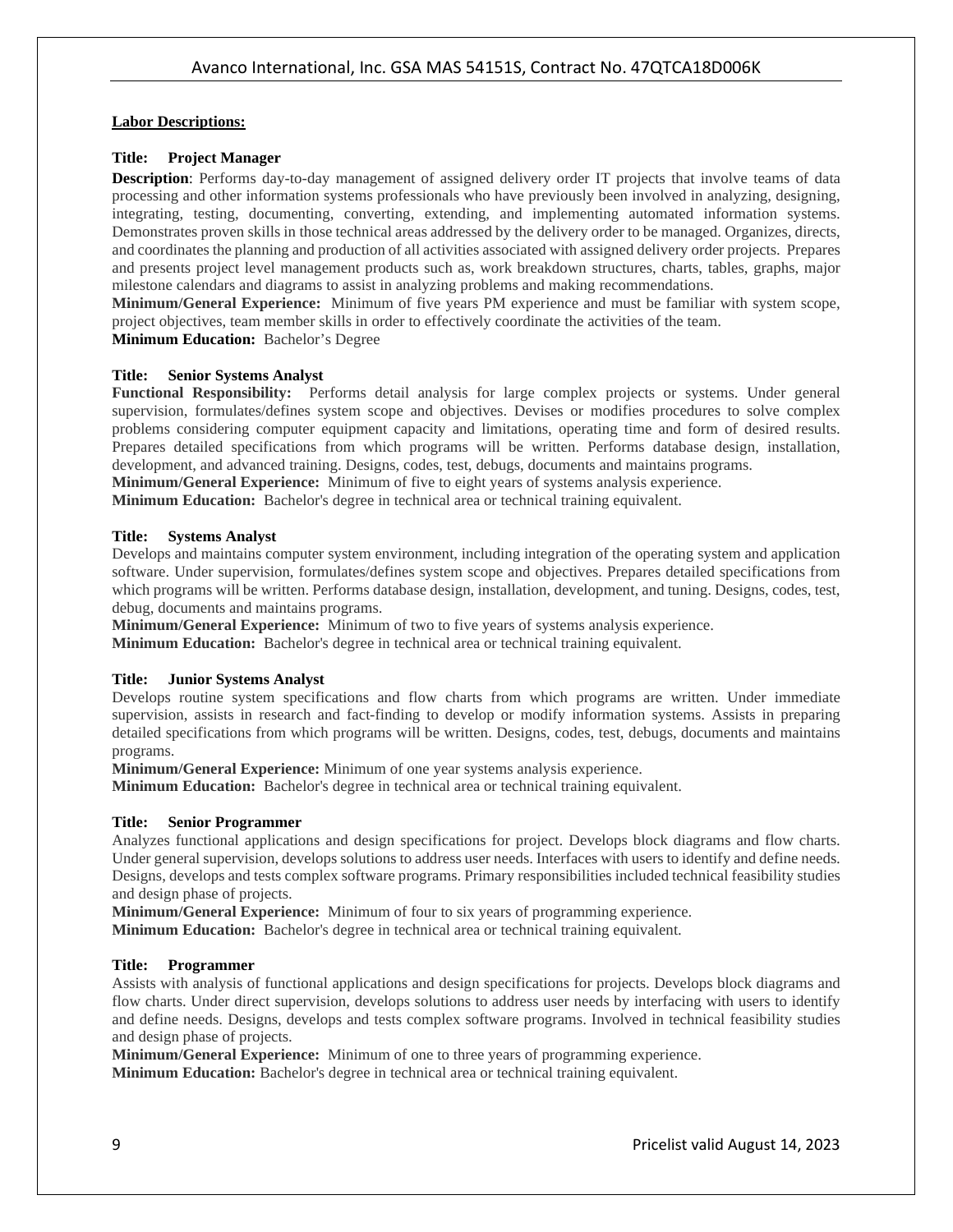### **Title: Business Systems Analyst**

Interact with customers and company staff to creatively solve business problems and issues. Works cooperatively with technical staff and performs a variety of development support functions including testing, documentation, training material development, project tracking and project reporting. Must be familiar with system scope and project objectives as well as the role and function of team members.

**Minimum/General Experience:** Minimum of one to three years of experience.

**Minimum Education:** Bachelor's degree in or technical training equivalent.

# **Title: Senior Database Administrator**

Manage the development, implementation and maintenance of database applications employing relational and/or object-oriented database software. Monitors existing database applications making recommendations for improved performance and service to the application user. Knowledge and experience with application development tools, code generators and full system development life cycle. Expertise in designing and building Web/enabled database applications.

**Minimum/General Experience:** Minimum of 7 years progressive database management experience. Supervisor experience in managing database developers, database administrators and programmers.

**Minimum Education:** Bachelor's degree in computer science, information systems, engineering, business or other related scientific or technical discipline.

# **Title: Database Administrator**

Provides highly technical expertise in the use of relational and/or object-oriented database management systems. Ability to resolve program and system problems through dumps and other debugging techniques. Evaluates and recommends available DBMS products to support validated user requirements. Defines file organization, indexing methods and security procedures for specific user applications. Specialized experience in designing DBMS architectures in client-server and Internet environments. Proficient in utilizing Web-enabled software to access mainframe and/or server database for desktop presentation.

**Minimum/General Experience:** Minimum of 5 years progressive database management experience.

**Minimum Education:** Bachelor's degree in computer science, information systems, engineering, business or other related scientific or technical discipline.

## **Title: Business Information Technology Consultant**

Expertise in information engineering, information technology planning, requirements analysis, workflow and information flow at the enterprise level. This individual is knowledgeable in client server technologies, 4GLs, database system technologies, SQL and groupware products. Employs these and other enabling technologies together with networked computing methodologies to solve a client's business information requirements. Provides customers with the ability to investigate and analyze business requirements, build the workflow and functional organization, develop software models and data definitions and incorporate them into an overall IT plan and recommend and produce an application program design for development. This individual must have strong written, verbal and presentation skills and must be able to assume project lead/project management roles.

**Minimum/General Experience:** Minimum of 5 years experience in business process reengineering and system design in multi-tiered operational environment.

**Minimum Education:** Bachelor's degree in information management, computer science or other related discipline.

# **Title: Senior Oracle Developer**

Performs requirements analysis for a wide range of users in areas of decision support systems, management information systems, and distributed database architecture. Performs complete system development life cycle to include requirement analysis/conceptual design, site survey, system design review, installation, integration and testing. Expert in the application of automated tools to include Oracle Developer Suite.

**Minimum/General Experience:** Minimum of 7 years experience in developing ORACLE applications in multi-tier system architecture.

**Minimum Education:** Bachelor' degree in information management, computer science and business or other related scientific or technical discipline.

# **Title: Oracle Developer**

Provides technical support in the use of the ORACLE DBMS. Evaluates and recommends available DBMS products to support validated user requirements. Defines file organization, indexing methods and security procedures for